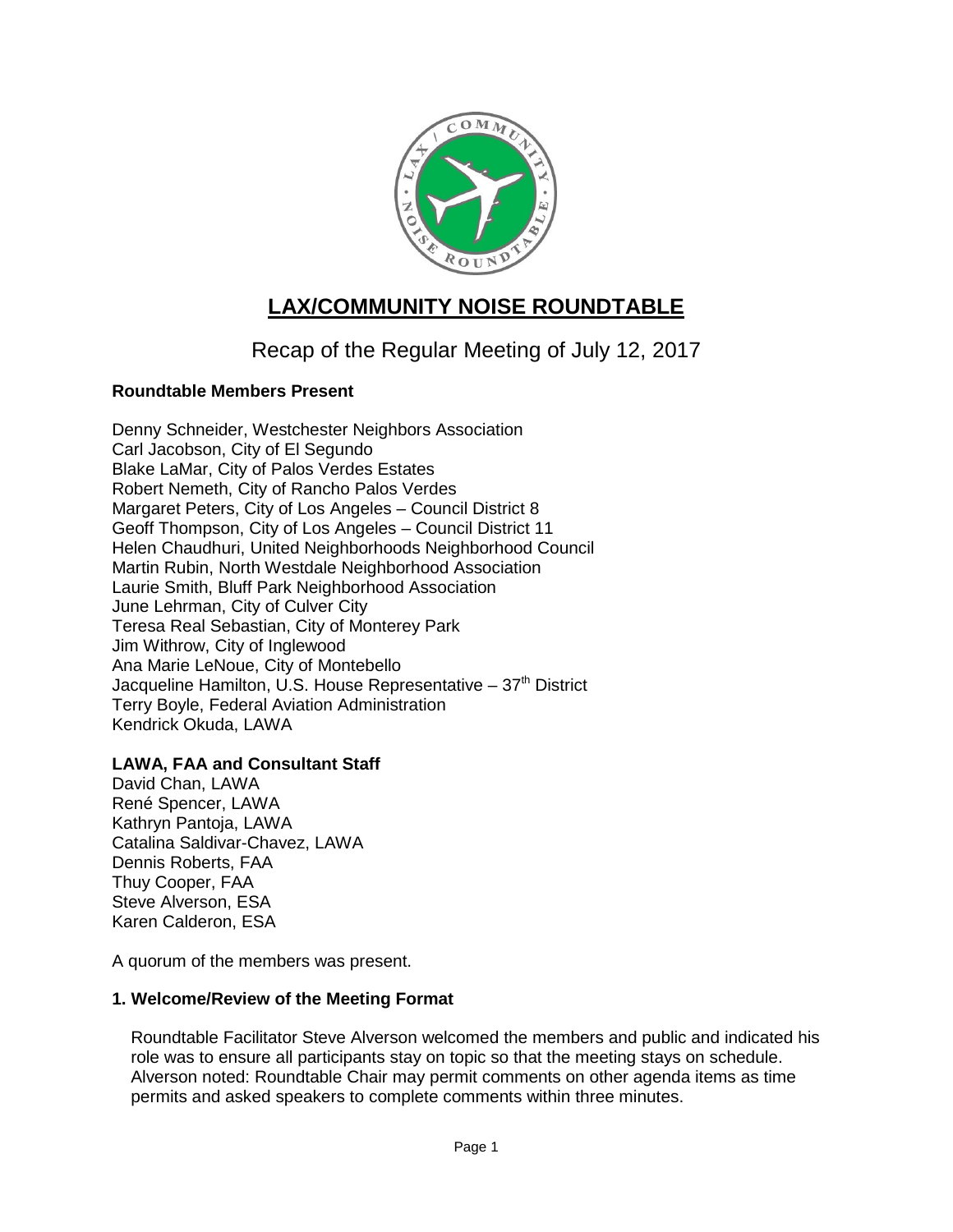## **2. Call to order, Pledge of Allegiance, and Identification of Those Present**

Chairman Denny Schneider called the meeting to order.

#### **3. Comments from the Public**

Nine residents from West Adams, Rancho Palos Verdes, and Culver City expressed concerns about aircraft noise over their communities, especially during nighttime hours and the related health and environmental impacts.

#### **4. Consideration of Adding Work Program Item and Assigning Priority for Noise Issue affecting Long Beach**

LAWA staff member David Chan presented the request for the Roundtable to consider adding Work Program Item A.13 to analyze increased aircraft flight activity from departures over the City of Long Beach. Member Smith requested arrivals be analyzed as well. Member Real Sebastian made a motion to approve the addition of Work Program Item A.13 to analyze increased aircraft flight activity from arrivals and departures over the City of Long Beach with a level 5 priority. Member Rubin seconded the motion. Thirteen members voted in favor and three members (Lehrman, Thompson, and Peters) abstained. No members opposed the motion. The motion carried.

#### **5. Discussion/Approval of Roundtable Sending Letters to Airlines Regarding Aircraft Equipage to fly RNP Procedures**

In response to Member Real Sebastian's request from the previous Roundtable meeting regarding encouraging the airlines to fly RNP approaches, Mr. Alverson presented information that shows the rates at which airlines are equipped to fly RNP approaches. The data shows that at a LAX, the airlines are almost 100 percent equipped to fly RNP approaches. However, he indicated that in order for airlines to fly RNP procedures, the FAA needs to implement the Terminal Spacing and Sequencing tool (TSAS), which has not been implemented due to inconsistent funding. Mr. Alverson suggested that the Roundtable focus on writing a letter to FAA Administrator Huerta to request that he expedite the implementation of the TSAS tool and request that the Southern California TRACON receive the tool first. Mr. Alverson noted that use of the RNP approaches will concentrate noise over the communities under the RNP approach flight path, which is inconsistent with the Roundtable's Mission, which is to reduce noise over affected communities without shifting noise from one community to another.

Member Real Sebastian indicated that although the TSAS tool may be necessary to fly the RNP approaches, pilots also need to be made aware of the noise issues that result from not following procedures. She added that the RNP approaches were an action taken by the FAA as a part of the Metroplex, which FAA indicated could bring some noise reduction to Monterey Park. Other members noted that airlines already trained pilots on these procedures, but that the RNP procedures cannot be implemented without the TSAS tool. Other members indicated that while the TSAS tool would help facilitate the use of the RNP approaches, it would concentrate flight patterns which will increase noise levels for communities under the RNP approach flight path.

After discussion, Member Real Sebastian made a motion to: (1) send out letters to the Chief Executive Officers of the airlines operating at LAX requesting that they take the actions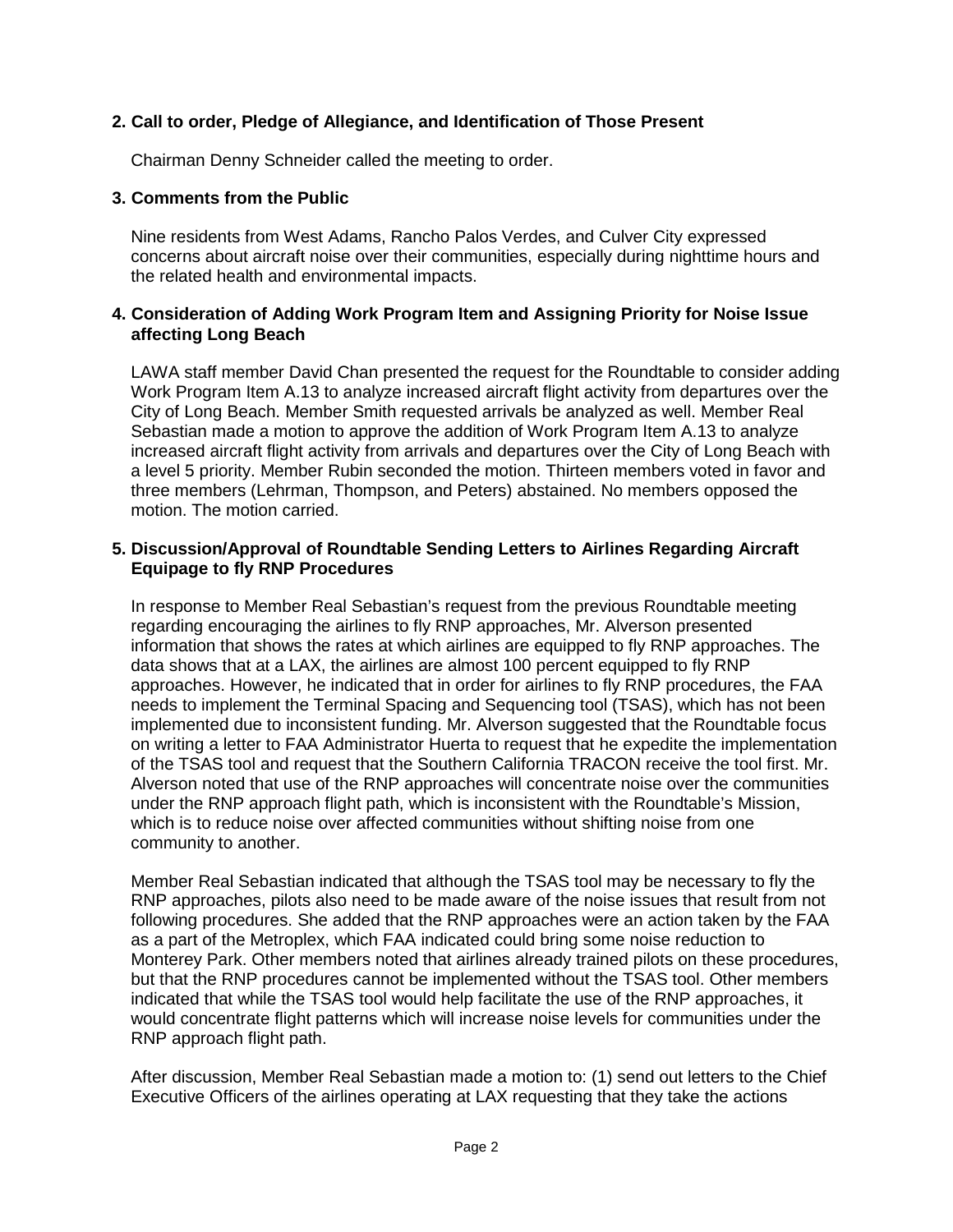required to be fully capable of flying the Required Navigation Performance (RNP) approaches at LAX and; (2) send a letter to FAA Administrator Huerta requesting that he expedite the integration and use of the Terminal Sequencing and Spacing (TSAS) tool with the Southern California TRACON receiving the highest priority for implementation of the tool. Member Rubin seconded the motion. One member (Jacobson) opposed the motion and three members (Lehrman, Thompson, and Okuda) abstained. The motion carried.

## **6. Preliminary Analysis of Aircraft Flying over Palos Verdes Peninsula**

LAWA staff member David Chan presented preliminary analysis of aircraft flying over the Palos Verdes Peninsula. He indicated that there has been a notable increase in jets flying over the PV Peninsula since March 2017. This increase is likely a result of a change in the published procedure, OSHNN Departure, in which the Seal Beach VOR (SLI VOR) is no longer being referenced in the procedure. Therefore, controllers are vectoring aircraft to a new waypoint located further north than the previous SLI VOR, called CAHIL, which is causing a shift in the vectored route, closer to the PV Peninsula. Mr. Chan also indicated that the increase in lower altitude turboprop operations over the PV Peninsula may be due to Mokulele Airline's aircraft performance and an FAA altitude restriction in place for this aircraft type. He indicated that LAWA is continuing to work with the FAA TRACON to obtain a better understanding of these issues and to explore possible options in addressing them. LAWA plans to report back to the Roundtable at a later date with more information.

Member Nemeth indicated that he agreed with LAWA's approach in addressing these issues and re-iterated the city's concern about aircraft noise.

Member Real Sebastian indicated that if low altitudes can be caused by aircraft performance, LAX should set specifications on the types of aircraft that are allowed to fly at LAX. FAA representative Dennis Roberts explained that aircraft specifications are determined through federal law and that restricting aircraft operations is subject to the requirements of the Airport Noise and Capacity Act (ANCA). He added ANCA requires a 14 CFR Part 161 Study to be performed. Chairman Schneider noted that LAWA spent over 10 years and several million dollars on a Part 161 Study on restricting east departures at night, only to have the FAA disapprove the request.

## **7. Work Program B5 – Status Update on Sound Insulation Programs**

LAWA staff member Catalina Saldivar-Chavez presented the status of the sound insulation programs at LAX. She indicated that the sound insulation programs involve treating residential homes and schools to reduce the interior noise levels by replacing windows, doors, and other components. Ms. Saldivar-Chavez also described the new FAA rules regarding eligibility for residential sound insulation, the process of acoustical testing for eligibility, the status of the sound insulation programs for each of the participating jurisdictions as well the sound insulation programs for the school districts.

The complete presentation related to "Work Program B5 – Status Update on Sound Insulation Programs" can be found on the Roundtable webpage at [http://www.lawa.org/LAXNoiseRoundTable.aspx.](http://www.lawa.org/LAXNoiseRoundTable.aspx)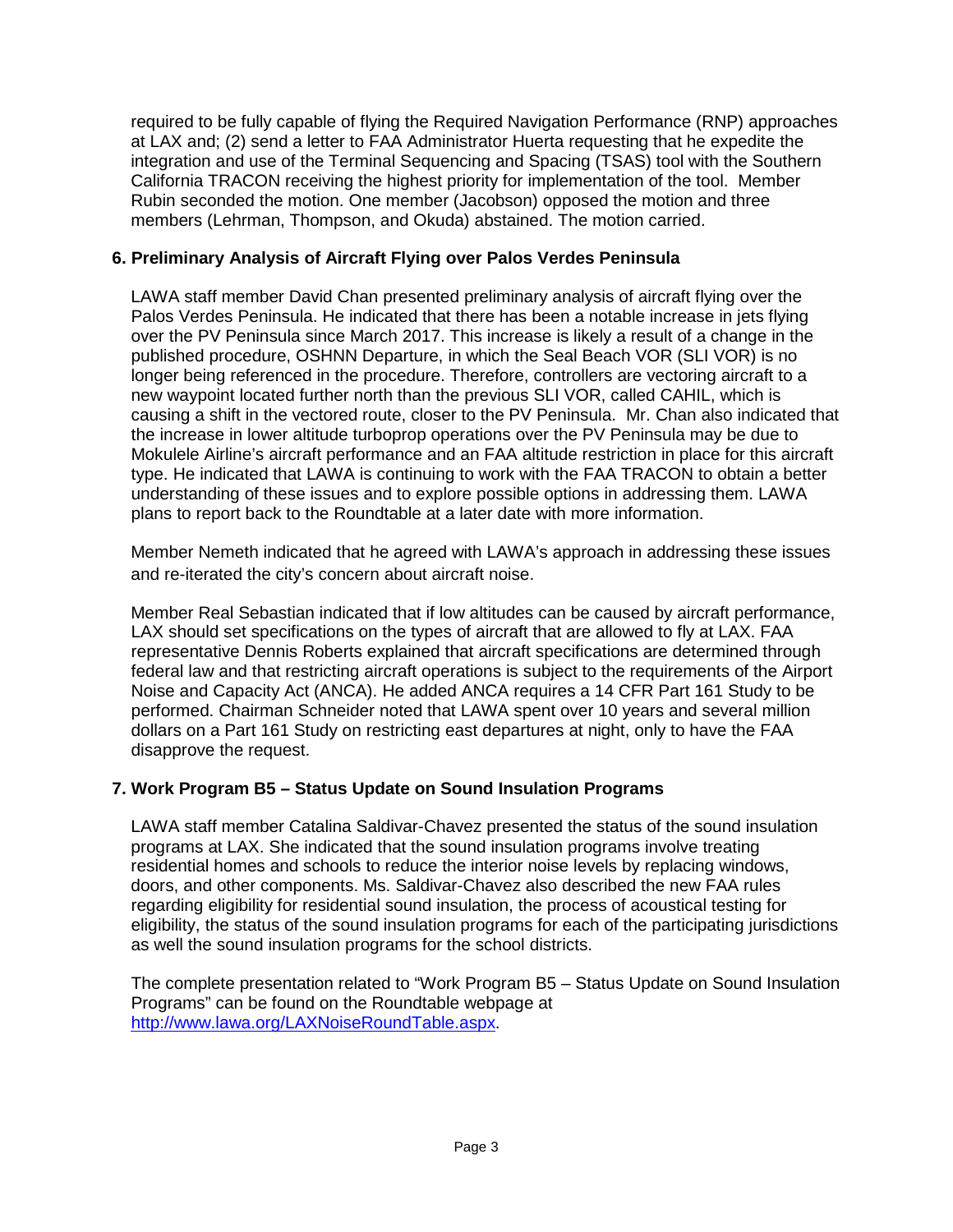## **8. Roundtable Member Discussion**

Member Rubin noted that he had observed that the North Downwind Approach course has moved further north.

Member Real Sebastian asked how the Republican push for the privatization of the FAA's air traffic control services could affect communities. Mr. Alverson explained that although it is uncertain whether this legislation will pass, some community groups are concerned that they will have less influence over aircraft noise issues if a non-profit agency with no ties to Congress is responsible for flight procedures and air traffic control.

Member Lehrman requested that the following four points be considered for a future agenda:

- Request that LAWA investigate why aircraft are below 6,000 feet at DAHJR
- Request that LAWA consider applying for FAA Airport Improvement Program (AIP) funding to study the post-Metroplex aircraft noise exposure
- LAX Roundtable should discuss and consider approving and sending a letter to California's U.S. Senators to support Senate Bill S1405 and propose an amendment to S320 that expands language from the McCain amendment to all significant increases in NextGen-related aircraft noise, not just those approved under categorical exemptions.
- LAX Roundtable should discuss and consider coordinating with San Francisco International Airport Community Roundtable's Legislative Committee

Member Lehrman also offered to draft a letter expressing support for proposed amendments to S1405 (FAA Re-authorization) and/or S320 (NextGen Accountability) and a number of Roundtable members expressed an interest in receiving it. Chairman Schneider suggested sending the letter to Mr. Chan, who would then distribute it as a part of the materials related to a future Roundtable meeting.

Member Smith requested the member contact list and glossary in the Roundtable member binder be updated and distributed to the members.

#### **9. Review of Roundtable Action Items**

Mr. Alverson reviewed the formal actions taken at tonight's meeting:

## **Formal Actions Taken**

- The Roundtable approved the addition of Work Program Item A.13 that involves analyzing the increased aircraft flight activity from LAX's arrivals and departures over the City of Long Beach and assigned a level 5 priority to this new work program item.
- The Roundtable approved Member Real Sebastian's request for the Roundtable to: (1) send letters to the airlines operating at LAX requesting that they take the necessary actions to be fully capable of flying RNP approaches at LAX and; (2) send a letter to FAA Administrator Huerta requesting that the FAA expedite the integration and use of the TSAS tool with the Southern California TRACON receiving the highest priority for implementation of the tool.